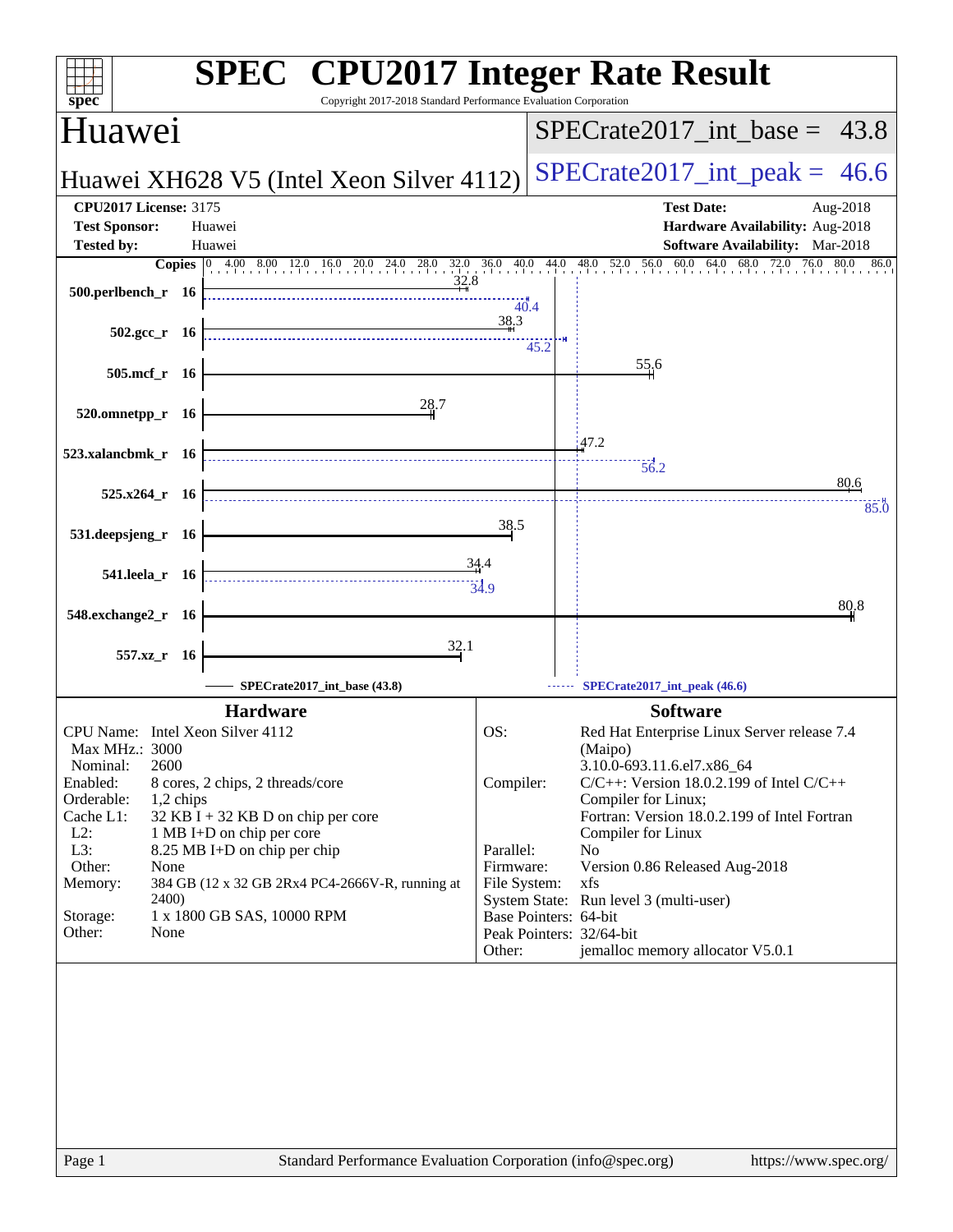

Copyright 2017-2018 Standard Performance Evaluation Corporation

## Huawei

## SPECrate2017 int\_base =  $43.8$

Huawei XH628 V5 (Intel Xeon Silver 4112) SPECrate  $2017$ \_int\_peak = 46.6

**[CPU2017 License:](http://www.spec.org/auto/cpu2017/Docs/result-fields.html#CPU2017License)** 3175 **[Test Date:](http://www.spec.org/auto/cpu2017/Docs/result-fields.html#TestDate)** Aug-2018 **[Test Sponsor:](http://www.spec.org/auto/cpu2017/Docs/result-fields.html#TestSponsor)** Huawei **[Hardware Availability:](http://www.spec.org/auto/cpu2017/Docs/result-fields.html#HardwareAvailability)** Aug-2018 **[Tested by:](http://www.spec.org/auto/cpu2017/Docs/result-fields.html#Testedby)** Huawei **[Software Availability:](http://www.spec.org/auto/cpu2017/Docs/result-fields.html#SoftwareAvailability)** Mar-2018

#### **[Results Table](http://www.spec.org/auto/cpu2017/Docs/result-fields.html#ResultsTable)**

|                                                  | <b>Base</b>   |                |       |                |              |                | <b>Peak</b> |               |                |              |                |              |                |              |
|--------------------------------------------------|---------------|----------------|-------|----------------|--------------|----------------|-------------|---------------|----------------|--------------|----------------|--------------|----------------|--------------|
| <b>Benchmark</b>                                 | <b>Copies</b> | <b>Seconds</b> | Ratio | <b>Seconds</b> | <b>Ratio</b> | <b>Seconds</b> | Ratio       | <b>Copies</b> | <b>Seconds</b> | <b>Ratio</b> | <b>Seconds</b> | <b>Ratio</b> | <b>Seconds</b> | <b>Ratio</b> |
| $500.$ perlbench_r                               | 16            | 776            | 32.8  | 798            | 31.9         | 772            | 33.0        | 16            | 628            | 40.5         | 631            | 40.4         | 632            | 40.3         |
| $502.\text{gcc\_r}$                              | 16            | 594            | 38.1  | 591            | 38.3         | 585            | 38.7        | 16            | 501            | 45.3         | 501            | 45.2         | 505            | 44.9         |
| $505$ .mcf r                                     | 16            | 465            | 55.6  | 465            | 55.6         | 461            | 56.1        | 16            | 465            | 55.6         | 465            | 55.6         | 461            | 56.1         |
| 520.omnetpp_r                                    | 16            | 740            | 28.4  | 732            | 28.7         | 730            | 28.8        | 16            | 740            | 28.4         | 732            | 28.7         | 730            | 28.8         |
| 523.xalancbmk r                                  | 16            | 363            | 46.6  | 356            | 47.4         | 358            | 47.2        | 16            | 301            | 56.2         | 301            | 56.1         | 300            | 56.3         |
| 525.x264 r                                       | 16            | 348            | 80.6  | 348            | 80.5         | 341            | 82.1        | 16            | 330            | 85.0         | 330            | 85.0         | 331            | 84.7         |
| 531.deepsjeng_r                                  | 16            | 477            | 38.5  | 476            | 38.5         | 477            | 38.5        | 16            | 477            | 38.5         | 476            | 38.5         | 477            | 38.5         |
| 541.leela r                                      | 16            | 780            | 34.0  | 769            | 34.4         | 768            | 34.5        | 16            | 760            | 34.9         | 760            | 34.9         | 763            | 34.7         |
| 548.exchange2 r                                  | 16            | 517            | 81.1  | 519            | 80.8         | 519            | 80.8        | 16            | 517            | 81.1         | 519            | 80.8         | 519            | 80.8         |
| 557.xz r                                         | 16            | 537            | 32.2  | 538            | 32.1         | 538            | 32.1        | 16            | 537            | 32.2         | 538            | 32.1         | 538            | 32.1         |
| $SPECrate2017$ int base =<br>43.8                |               |                |       |                |              |                |             |               |                |              |                |              |                |              |
| $\sim$ $\sim$ $\sim$ $\sim$ $\sim$ $\sim$ $\sim$ |               |                | .     |                |              |                |             |               |                |              |                |              |                |              |

**[SPECrate2017\\_int\\_peak =](http://www.spec.org/auto/cpu2017/Docs/result-fields.html#SPECrate2017intpeak) 46.6**

Results appear in the [order in which they were run](http://www.spec.org/auto/cpu2017/Docs/result-fields.html#RunOrder). Bold underlined text [indicates a median measurement](http://www.spec.org/auto/cpu2017/Docs/result-fields.html#Median).

#### **[Submit Notes](http://www.spec.org/auto/cpu2017/Docs/result-fields.html#SubmitNotes)**

 The numactl mechanism was used to bind copies to processors. The config file option 'submit' was used to generate numactl commands to bind each copy to a specific processor. For details, please see the config file.

## **[Operating System Notes](http://www.spec.org/auto/cpu2017/Docs/result-fields.html#OperatingSystemNotes)**

Stack size set to unlimited using "ulimit -s unlimited"

### **[General Notes](http://www.spec.org/auto/cpu2017/Docs/result-fields.html#GeneralNotes)**

Environment variables set by runcpu before the start of the run: LD\_LIBRARY\_PATH = "/spec2017/lib/ia32:/spec2017/lib/intel64:/spec2017/je5.0.1-32:/spec2017/je5.0.1-64" Binaries compiled on a system with 1x Intel Core i7-6700K CPU + 32GB RAM memory using Redhat Enterprise Linux 7.5 Transparent Huge Pages enabled by default Prior to runcpu invocation Filesystem page cache synced and cleared with: sync; echo 3> /proc/sys/vm/drop\_caches runcpu command invoked through numactl i.e.: numactl --interleave=all runcpu <etc> Yes: The test sponsor attests, as of date of publication, that CVE-2017-5754 (Meltdown) is mitigated in the system as tested and documented. Yes: The test sponsor attests, as of date of publication, that CVE-2017-5753 (Spectre variant 1) is mitigated in the system as tested and documented. Yes: The test sponsor attests, as of date of publication, that CVE-2017-5715 (Spectre variant 2)

**(Continued on next page)**

| Page 2 | Standard Performance Evaluation Corporation (info@spec.org) | https://www.spec.org/ |
|--------|-------------------------------------------------------------|-----------------------|
|--------|-------------------------------------------------------------|-----------------------|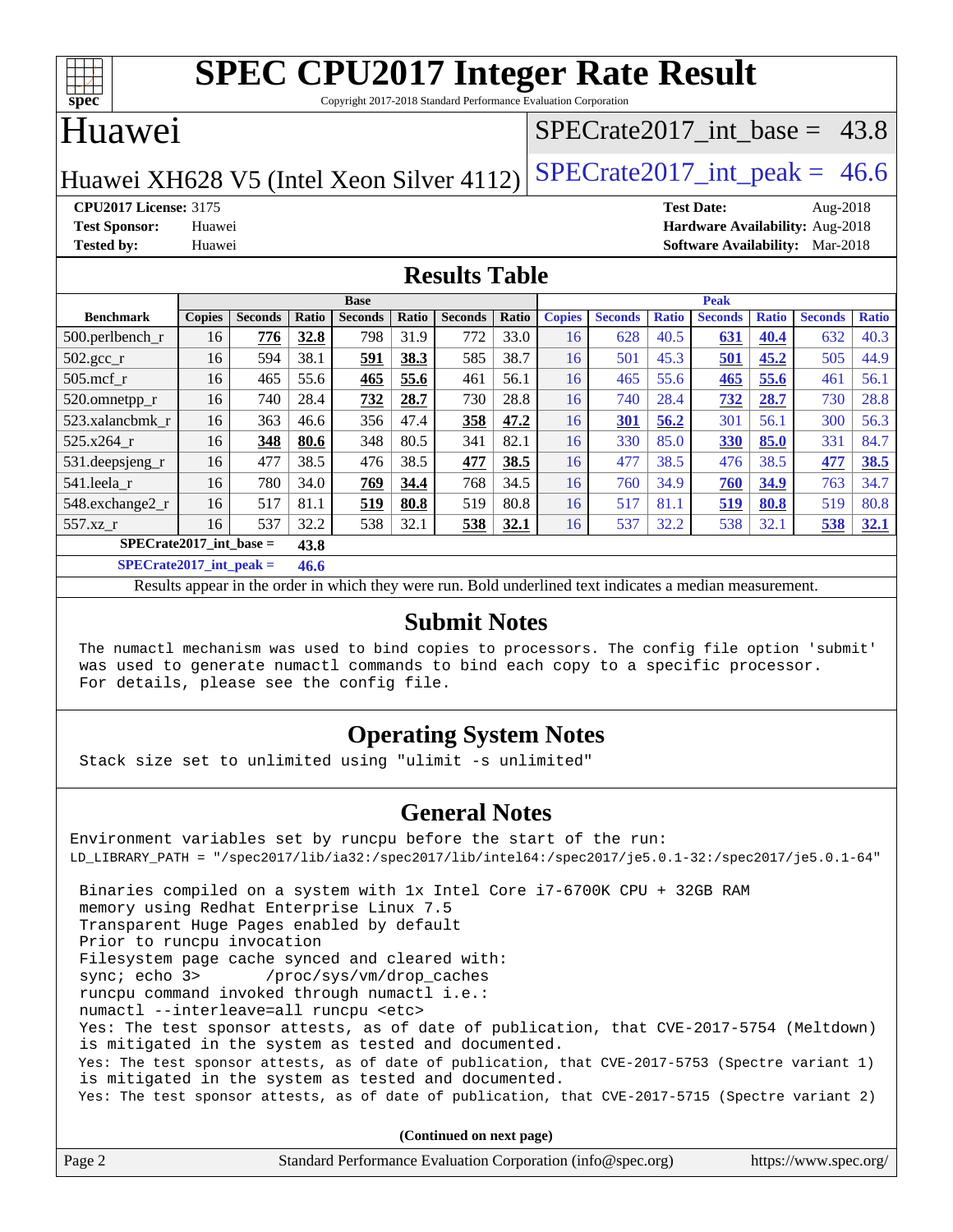| $spec^*$                                                                                                                                                                                                                                                                                                                                                                                     | Copyright 2017-2018 Standard Performance Evaluation Corporation                                                                                                       | <b>SPEC CPU2017 Integer Rate Result</b>    |                                                                                       |
|----------------------------------------------------------------------------------------------------------------------------------------------------------------------------------------------------------------------------------------------------------------------------------------------------------------------------------------------------------------------------------------------|-----------------------------------------------------------------------------------------------------------------------------------------------------------------------|--------------------------------------------|---------------------------------------------------------------------------------------|
| Huawei                                                                                                                                                                                                                                                                                                                                                                                       |                                                                                                                                                                       | $SPECTate2017$ int base = 43.8             |                                                                                       |
| Huawei XH628 V5 (Intel Xeon Silver 4112)                                                                                                                                                                                                                                                                                                                                                     |                                                                                                                                                                       | $SPECrate2017\_int\_peak = 46.6$           |                                                                                       |
| <b>CPU2017 License: 3175</b><br><b>Test Sponsor:</b><br>Huawei<br><b>Tested by:</b><br>Huawei                                                                                                                                                                                                                                                                                                |                                                                                                                                                                       | <b>Test Date:</b>                          | Aug-2018<br>Hardware Availability: Aug-2018<br><b>Software Availability:</b> Mar-2018 |
|                                                                                                                                                                                                                                                                                                                                                                                              | <b>General Notes (Continued)</b>                                                                                                                                      |                                            |                                                                                       |
| is mitigated in the system as tested and documented.<br>jemalloc, a general purpose malloc implementation<br>built with the RedHat Enterprise 7.5, and the system compiler gcc 4.8.5<br>sources available from jemalloc.net or https://github.com/jemalloc/jemalloc/releases                                                                                                                 |                                                                                                                                                                       |                                            |                                                                                       |
|                                                                                                                                                                                                                                                                                                                                                                                              | <b>Platform Notes</b>                                                                                                                                                 |                                            |                                                                                       |
| BIOS configuration:<br>Power Policy Set to Performance<br>Sysinfo program /spec2017/bin/sysinfo<br>Rev: r5797 of 2017-06-14 96c45e4568ad54c135fd618bcc091c0f<br>running on localhost.localdomain Thu Aug 16 11:24:48 2018                                                                                                                                                                    |                                                                                                                                                                       |                                            |                                                                                       |
| SUT (System Under Test) info as seen by some common utilities.<br>For more information on this section, see<br>https://www.spec.org/cpu2017/Docs/config.html#sysinfo                                                                                                                                                                                                                         |                                                                                                                                                                       |                                            |                                                                                       |
| From /proc/cpuinfo<br>model name : Intel(R) Xeon(R) Silver 4112 CPU @ 2.60GHz<br>"physical id"s (chips)<br>2<br>16 "processors"<br>cores, siblings (Caution: counting these is hw and system dependent. The following<br>excerpts from /proc/cpuinfo might not be reliable. Use with caution.)<br>cpu cores : 4<br>siblings<br>: 8<br>physical 0: cores 1 2 4 5<br>physical 1: cores 1 2 4 5 |                                                                                                                                                                       |                                            |                                                                                       |
| From 1scpu:<br>Architecture:<br>$CPU$ op-mode( $s$ ):<br>Byte Order:<br>CPU(s):<br>On-line CPU(s) list:<br>Thread( $s$ ) per core:<br>Core(s) per socket:<br>Socket(s):<br>NUMA $node(s)$ :<br>Vendor ID:<br>CPU family:<br>Model:<br>Model name:<br>Stepping:<br>CPU MHz:<br>BogoMIPS:<br>Virtualization:                                                                                   | x86_64<br>$32$ -bit, $64$ -bit<br>Little Endian<br>16<br>$0 - 15$<br>2<br>4<br>2<br>$\overline{2}$<br>GenuineIntel<br>6<br>85<br>4<br>2600.000<br>5200.00<br>$VT - x$ | Intel(R) Xeon(R) Silver 4112 CPU @ 2.60GHz |                                                                                       |
|                                                                                                                                                                                                                                                                                                                                                                                              | (Continued on next page)                                                                                                                                              |                                            |                                                                                       |
| Page 3                                                                                                                                                                                                                                                                                                                                                                                       | Standard Performance Evaluation Corporation (info@spec.org)                                                                                                           |                                            | https://www.spec.org/                                                                 |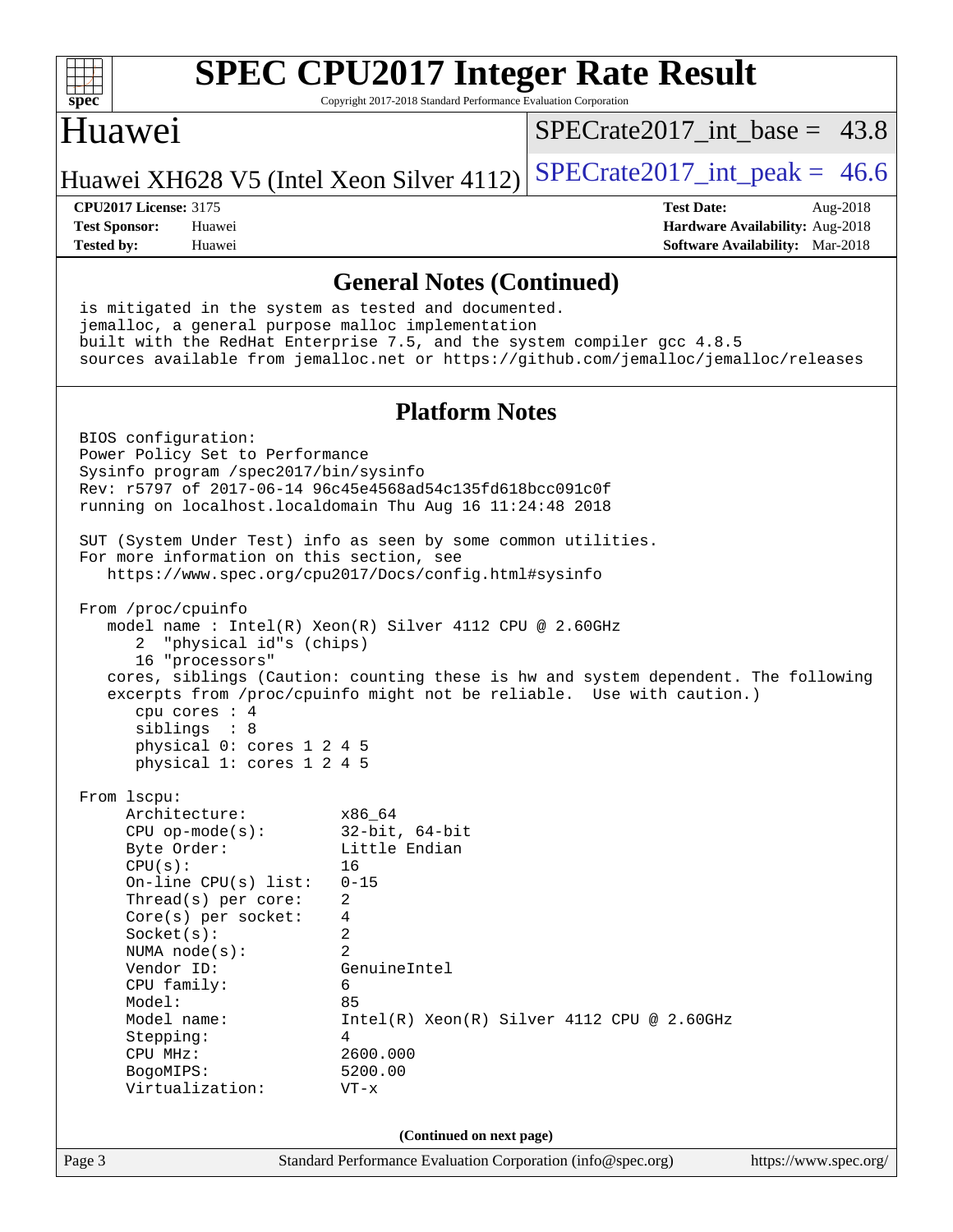| <b>SPEC CPU2017 Integer Rate Result</b><br>Copyright 2017-2018 Standard Performance Evaluation Corporation<br>spec <sup>®</sup>                                                                                                                                                                                                                                                                                                                                                                                                                                                                                                                                                                                                                                                                                                                                                                                                                                                                                                                                                                                                                                                                                                                                                                                                                                                                                                                                                                                                                                                                                                                                                                                                       |                                                                                                     |
|---------------------------------------------------------------------------------------------------------------------------------------------------------------------------------------------------------------------------------------------------------------------------------------------------------------------------------------------------------------------------------------------------------------------------------------------------------------------------------------------------------------------------------------------------------------------------------------------------------------------------------------------------------------------------------------------------------------------------------------------------------------------------------------------------------------------------------------------------------------------------------------------------------------------------------------------------------------------------------------------------------------------------------------------------------------------------------------------------------------------------------------------------------------------------------------------------------------------------------------------------------------------------------------------------------------------------------------------------------------------------------------------------------------------------------------------------------------------------------------------------------------------------------------------------------------------------------------------------------------------------------------------------------------------------------------------------------------------------------------|-----------------------------------------------------------------------------------------------------|
| Huawei                                                                                                                                                                                                                                                                                                                                                                                                                                                                                                                                                                                                                                                                                                                                                                                                                                                                                                                                                                                                                                                                                                                                                                                                                                                                                                                                                                                                                                                                                                                                                                                                                                                                                                                                | $SPECrate2017$ int base = 43.8                                                                      |
| Huawei XH628 V5 (Intel Xeon Silver 4112)                                                                                                                                                                                                                                                                                                                                                                                                                                                                                                                                                                                                                                                                                                                                                                                                                                                                                                                                                                                                                                                                                                                                                                                                                                                                                                                                                                                                                                                                                                                                                                                                                                                                                              | $SPECrate2017\_int\_peak = 46.6$                                                                    |
| <b>CPU2017 License: 3175</b><br><b>Test Sponsor:</b><br>Huawei<br>Tested by:<br>Huawei                                                                                                                                                                                                                                                                                                                                                                                                                                                                                                                                                                                                                                                                                                                                                                                                                                                                                                                                                                                                                                                                                                                                                                                                                                                                                                                                                                                                                                                                                                                                                                                                                                                | <b>Test Date:</b><br>Aug-2018<br>Hardware Availability: Aug-2018<br>Software Availability: Mar-2018 |
| <b>Platform Notes (Continued)</b>                                                                                                                                                                                                                                                                                                                                                                                                                                                                                                                                                                                                                                                                                                                                                                                                                                                                                                                                                                                                                                                                                                                                                                                                                                                                                                                                                                                                                                                                                                                                                                                                                                                                                                     |                                                                                                     |
| L1d cache:<br>32K<br>Lli cache:<br>32K<br>$L2$ cache:<br>1024K<br>L3 cache:<br>8448K<br>NUMA node0 CPU(s):<br>$0 - 3, 8 - 11$<br>$4 - 7, 12 - 15$<br>NUMA nodel CPU(s):<br>Flags:<br>pat pse36 clflush dts acpi mmx fxsr sse sse2 ss ht tm pbe syscall nx pdpelgb rdtscp<br>lm constant_tsc art arch_perfmon pebs bts rep_good nopl xtopology nonstop_tsc<br>aperfmperf eagerfpu pni pclmulqdq dtes64 ds_cpl vmx smx est tm2 ssse3 fma cx16 xtpr<br>pdcm pcid dca sse4_1 sse4_2 x2apic movbe popcnt tsc_deadline_timer aes xsave avx<br>f16c rdrand lahf_lm abm 3dnowprefetch epb cat_13 cdp_13 invpcid_single intel_pt<br>spec_ctrl ibpb_support tpr_shadow vnmi flexpriority ept vpid fsgsbase tsc_adjust<br>bmil hle avx2 smep bmi2 erms invpcid rtm cqm mpx rdt_a avx512f avx512dq rdseed adx<br>smap clflushopt clwb avx512cd avx512bw avx512vl xsaveopt xsavec xgetbvl cqm_llc<br>cqm_occup_llc cqm_mbm_total cqm_mbm_local dtherm ida arat pln pts<br>/proc/cpuinfo cache data<br>cache size : 8448 KB<br>From numactl --hardware WARNING: a numactl 'node' might or might not correspond to a<br>physical chip.<br>$available: 2 nodes (0-1)$<br>node 0 cpus: 0 1 2 3 8 9 10 11<br>node 0 size: 195701 MB<br>node 0 free: 190718 MB<br>node 1 cpus: 4 5 6 7 12 13 14 15<br>node 1 size: 196608 MB<br>node 1 free: 192125 MB<br>node distances:<br>$\mathbf{0}$<br>node<br>1<br>0:<br>10<br>21<br>1:<br>21<br>10<br>From /proc/meminfo<br>MemTotal:<br>395141544 kB<br>HugePages_Total:<br>0<br>Hugepagesize:<br>2048 kB<br>From /etc/*release* /etc/*version*<br>os-release:<br>NAME="Red Hat Enterprise Linux Server"<br>VERSION="7.4 (Maipo)"<br>$ID="rhe1"$<br>ID LIKE="fedora"<br>VARIANT="Server"<br>VARIANT_ID="server" | fpu vme de pse tsc msr pae mce cx8 apic sep mtrr pge mca cmov                                       |
| (Continued on next page)                                                                                                                                                                                                                                                                                                                                                                                                                                                                                                                                                                                                                                                                                                                                                                                                                                                                                                                                                                                                                                                                                                                                                                                                                                                                                                                                                                                                                                                                                                                                                                                                                                                                                                              |                                                                                                     |
| Standard Performance Evaluation Corporation (info@spec.org)<br>Page 4                                                                                                                                                                                                                                                                                                                                                                                                                                                                                                                                                                                                                                                                                                                                                                                                                                                                                                                                                                                                                                                                                                                                                                                                                                                                                                                                                                                                                                                                                                                                                                                                                                                                 | https://www.spec.org/                                                                               |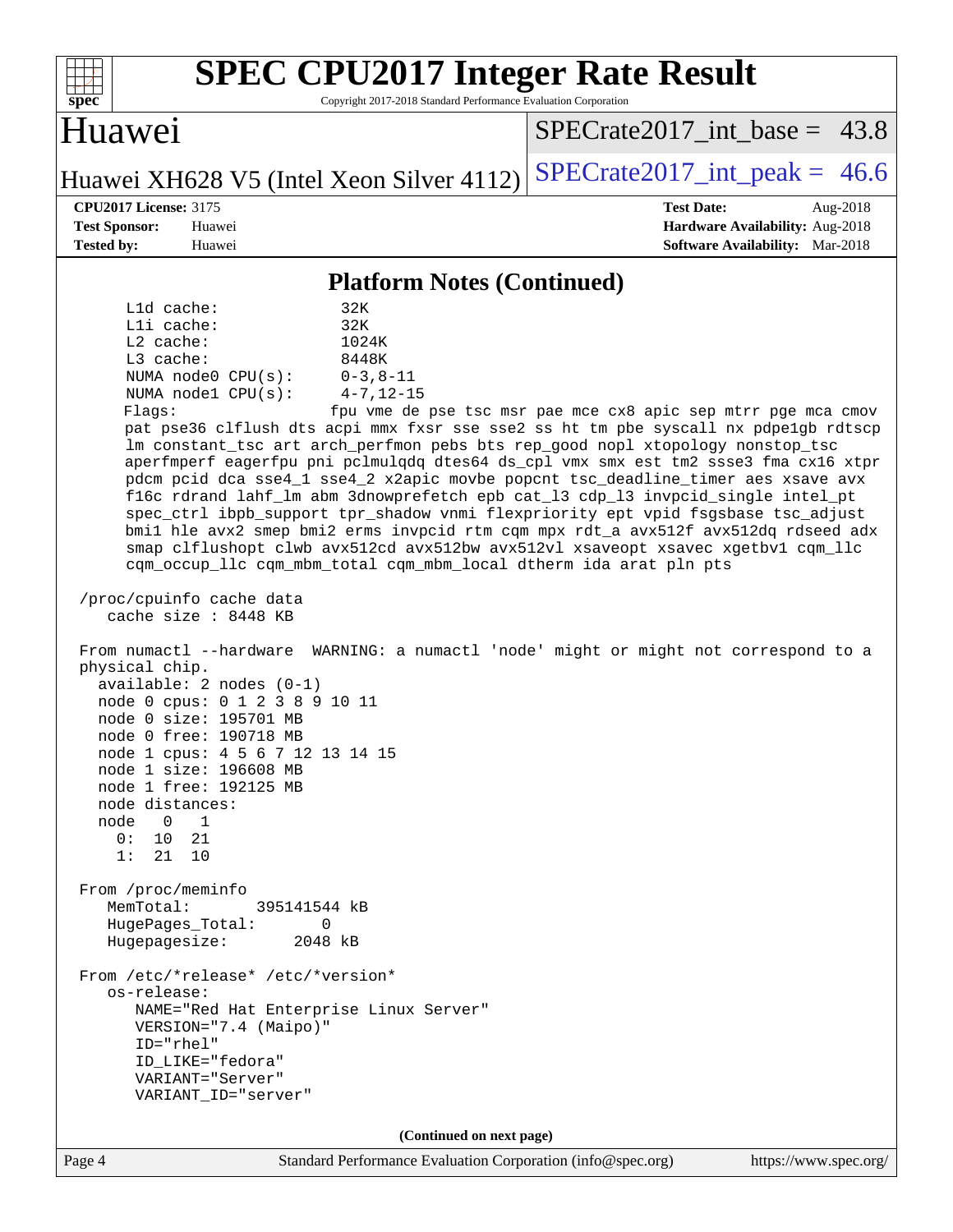| <b>SPEC CPU2017 Integer Rate Result</b><br>Copyright 2017-2018 Standard Performance Evaluation Corporation<br>spec <sup>®</sup>                                                                                                                                                                                                                                                                                                                                                                                                                                                                                                                                                                                                                                                                                                                                                                                                                                                                                                                                                                                                                              |                                                                                                            |  |  |  |  |
|--------------------------------------------------------------------------------------------------------------------------------------------------------------------------------------------------------------------------------------------------------------------------------------------------------------------------------------------------------------------------------------------------------------------------------------------------------------------------------------------------------------------------------------------------------------------------------------------------------------------------------------------------------------------------------------------------------------------------------------------------------------------------------------------------------------------------------------------------------------------------------------------------------------------------------------------------------------------------------------------------------------------------------------------------------------------------------------------------------------------------------------------------------------|------------------------------------------------------------------------------------------------------------|--|--|--|--|
| Huawei                                                                                                                                                                                                                                                                                                                                                                                                                                                                                                                                                                                                                                                                                                                                                                                                                                                                                                                                                                                                                                                                                                                                                       | $SPECrate2017$ int base = 43.8                                                                             |  |  |  |  |
| Huawei XH628 V5 (Intel Xeon Silver 4112)                                                                                                                                                                                                                                                                                                                                                                                                                                                                                                                                                                                                                                                                                                                                                                                                                                                                                                                                                                                                                                                                                                                     | $SPECTate2017\_int\_peak = 46.6$                                                                           |  |  |  |  |
| <b>CPU2017 License: 3175</b><br><b>Test Sponsor:</b><br>Huawei<br><b>Tested by:</b><br>Huawei                                                                                                                                                                                                                                                                                                                                                                                                                                                                                                                                                                                                                                                                                                                                                                                                                                                                                                                                                                                                                                                                | <b>Test Date:</b><br>Aug-2018<br>Hardware Availability: Aug-2018<br><b>Software Availability:</b> Mar-2018 |  |  |  |  |
| <b>Platform Notes (Continued)</b>                                                                                                                                                                                                                                                                                                                                                                                                                                                                                                                                                                                                                                                                                                                                                                                                                                                                                                                                                                                                                                                                                                                            |                                                                                                            |  |  |  |  |
| VERSION ID="7.4"<br>PRETTY_NAME="Red Hat Enterprise Linux Server 7.4 (Maipo)"<br>redhat-release: Red Hat Enterprise Linux Server release 7.4 (Maipo)<br>system-release: Red Hat Enterprise Linux Server release 7.4 (Maipo)<br>system-release-cpe: cpe:/o:redhat:enterprise_linux:7.4:ga:server<br>uname $-a$ :<br>Linux localhost.localdomain 3.10.0-693.11.6.el7.x86_64 #1 SMP Thu Dec 28 14:23:39 EST<br>2017 x86_64 x86_64 x86_64 GNU/Linux<br>run-level 3 Aug 16 11:22<br>SPEC is set to: /spec2017<br>Filesystem<br>Type Size Used Avail Use% Mounted on<br>/dev/sda4<br>xfs<br>553G 8.0G 545G<br>$2\frac{8}{1}$ /<br>Additional information from dmidecode follows. WARNING: Use caution when you interpret<br>this section. The 'dmidecode' program reads system data which is "intended to allow<br>hardware to be accurately determined", but the intent may not be met, as there are<br>frequent changes to hardware, firmware, and the "DMTF SMBIOS" standard.<br>BIOS INSYDE Corp. 0.86 08/06/2018<br>Memory:<br>4x NO DIMM NO DIMM<br>12x Samsung M393A4K40BB2-CTD 32 GB 2 rank 2666, configured at 2400<br>(End of data from sysinfo program) |                                                                                                            |  |  |  |  |
| <b>Compiler Version Notes</b>                                                                                                                                                                                                                                                                                                                                                                                                                                                                                                                                                                                                                                                                                                                                                                                                                                                                                                                                                                                                                                                                                                                                |                                                                                                            |  |  |  |  |
| $500.perlbench_r(base) 502.gcc_r(base) 505.mcf_r(base) 525.x264_r(base)$<br>CC.<br>$557. xz_r(base)$                                                                                                                                                                                                                                                                                                                                                                                                                                                                                                                                                                                                                                                                                                                                                                                                                                                                                                                                                                                                                                                         | ======================                                                                                     |  |  |  |  |
| icc (ICC) 18.0.2 20180210<br>Copyright (C) 1985-2018 Intel Corporation. All rights reserved.<br>_________________________________                                                                                                                                                                                                                                                                                                                                                                                                                                                                                                                                                                                                                                                                                                                                                                                                                                                                                                                                                                                                                            |                                                                                                            |  |  |  |  |
| $500.perlbench_r(peak)$ $502.gcc_r(peak)$ $505.mef_r(peak)$ $525. x264_r(peak)$<br>CC<br>$557. xz_r (peak)$<br>------------------------------------                                                                                                                                                                                                                                                                                                                                                                                                                                                                                                                                                                                                                                                                                                                                                                                                                                                                                                                                                                                                          |                                                                                                            |  |  |  |  |
| icc (ICC) 18.0.2 20180210<br>Copyright (C) 1985-2018 Intel Corporation. All rights reserved.                                                                                                                                                                                                                                                                                                                                                                                                                                                                                                                                                                                                                                                                                                                                                                                                                                                                                                                                                                                                                                                                 |                                                                                                            |  |  |  |  |
|                                                                                                                                                                                                                                                                                                                                                                                                                                                                                                                                                                                                                                                                                                                                                                                                                                                                                                                                                                                                                                                                                                                                                              |                                                                                                            |  |  |  |  |
| (Continued on next page)<br>Page 5<br>Standard Performance Evaluation Corporation (info@spec.org)                                                                                                                                                                                                                                                                                                                                                                                                                                                                                                                                                                                                                                                                                                                                                                                                                                                                                                                                                                                                                                                            | https://www.spec.org/                                                                                      |  |  |  |  |
|                                                                                                                                                                                                                                                                                                                                                                                                                                                                                                                                                                                                                                                                                                                                                                                                                                                                                                                                                                                                                                                                                                                                                              |                                                                                                            |  |  |  |  |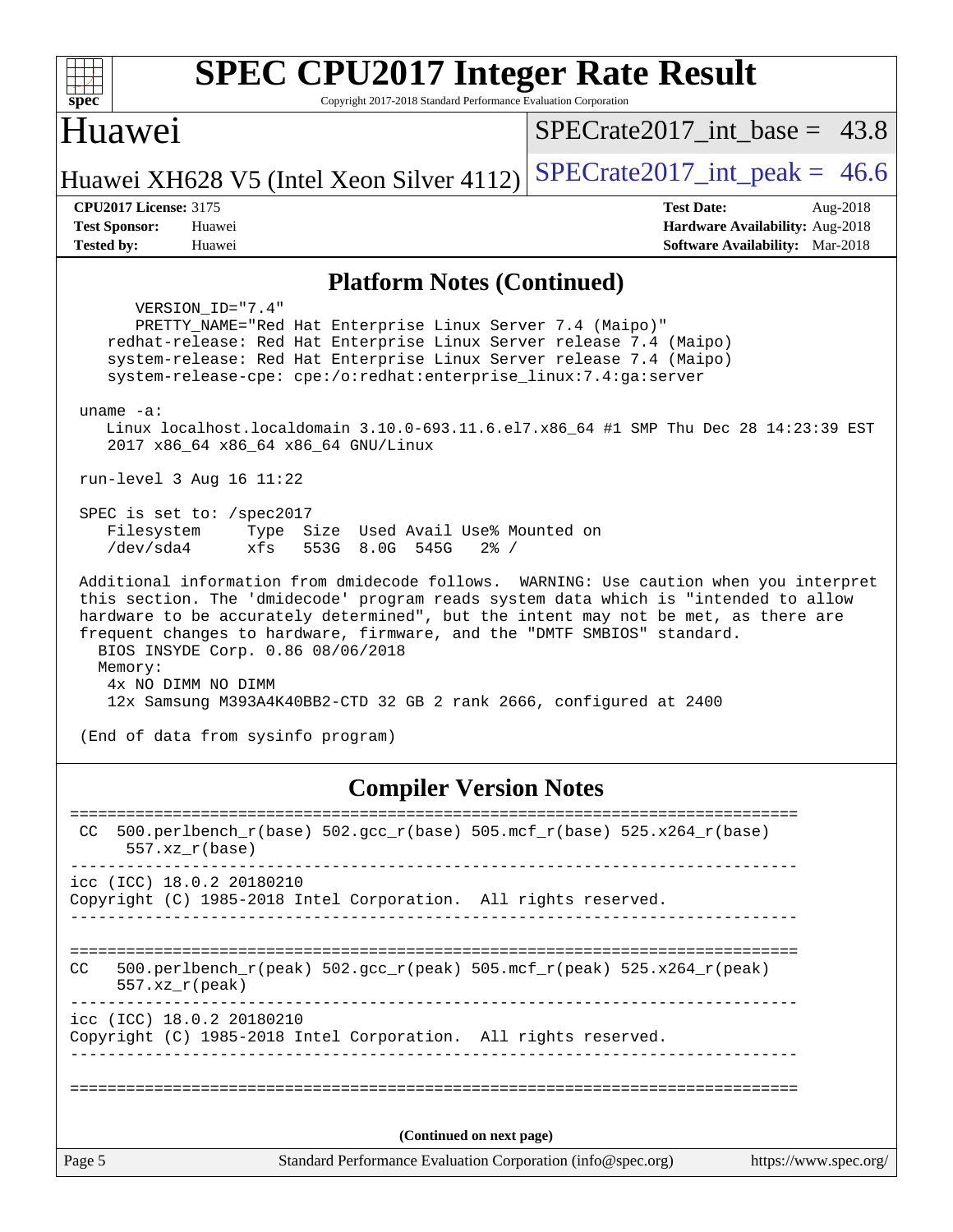

Copyright 2017-2018 Standard Performance Evaluation Corporation

## Huawei

SPECrate2017 int\_base =  $43.8$ 

Huawei XH628 V5 (Intel Xeon Silver 4112) SPECrate  $2017$ \_int\_peak = 46.6

**[CPU2017 License:](http://www.spec.org/auto/cpu2017/Docs/result-fields.html#CPU2017License)** 3175 **[Test Date:](http://www.spec.org/auto/cpu2017/Docs/result-fields.html#TestDate)** Aug-2018 **[Test Sponsor:](http://www.spec.org/auto/cpu2017/Docs/result-fields.html#TestSponsor)** Huawei **[Hardware Availability:](http://www.spec.org/auto/cpu2017/Docs/result-fields.html#HardwareAvailability)** Aug-2018 **[Tested by:](http://www.spec.org/auto/cpu2017/Docs/result-fields.html#Testedby)** Huawei **[Software Availability:](http://www.spec.org/auto/cpu2017/Docs/result-fields.html#SoftwareAvailability)** Mar-2018

### **[Compiler Version Notes \(Continued\)](http://www.spec.org/auto/cpu2017/Docs/result-fields.html#CompilerVersionNotes)**

| CXXC 520.omnetpp_r(base) 523.xalancbmk_r(base) 531.deepsjeng_r(base)<br>$541.$ leela $r(base)$   |
|--------------------------------------------------------------------------------------------------|
| icpc (ICC) 18.0.2 20180210<br>Copyright (C) 1985-2018 Intel Corporation. All rights reserved.    |
| CXXC 520.omnetpp_r(peak) 523.xalancbmk_r(peak) 531.deepsjeng_r(peak)<br>$541.$ leela $r$ (peak)  |
| icpc (ICC) 18.0.2 20180210<br>Copyright (C) 1985-2018 Intel Corporation. All rights reserved.    |
| $FC$ 548. exchange 2 $r(base)$                                                                   |
| ifort (IFORT) 18.0.2 20180210<br>Copyright (C) 1985-2018 Intel Corporation. All rights reserved. |
| 548.exchange2 $r(\text{peak})$<br>FC.                                                            |
| ifort (IFORT) 18.0.2 20180210<br>Copyright (C) 1985-2018 Intel Corporation. All rights reserved. |

## **[Base Compiler Invocation](http://www.spec.org/auto/cpu2017/Docs/result-fields.html#BaseCompilerInvocation)**

[C benchmarks](http://www.spec.org/auto/cpu2017/Docs/result-fields.html#Cbenchmarks): [icc -m64 -std=c11](http://www.spec.org/cpu2017/results/res2018q4/cpu2017-20181008-09112.flags.html#user_CCbase_intel_icc_64bit_c11_33ee0cdaae7deeeab2a9725423ba97205ce30f63b9926c2519791662299b76a0318f32ddfffdc46587804de3178b4f9328c46fa7c2b0cd779d7a61945c91cd35)

|           | $C_{++}$ benchmarks: |
|-----------|----------------------|
| icpc -m64 |                      |

[Fortran benchmarks](http://www.spec.org/auto/cpu2017/Docs/result-fields.html#Fortranbenchmarks): [ifort -m64](http://www.spec.org/cpu2017/results/res2018q4/cpu2017-20181008-09112.flags.html#user_FCbase_intel_ifort_64bit_24f2bb282fbaeffd6157abe4f878425411749daecae9a33200eee2bee2fe76f3b89351d69a8130dd5949958ce389cf37ff59a95e7a40d588e8d3a57e0c3fd751)

# **[Base Portability Flags](http://www.spec.org/auto/cpu2017/Docs/result-fields.html#BasePortabilityFlags)**

500.perlbench\_r: [-DSPEC\\_LP64](http://www.spec.org/cpu2017/results/res2018q4/cpu2017-20181008-09112.flags.html#b500.perlbench_r_basePORTABILITY_DSPEC_LP64) [-DSPEC\\_LINUX\\_X64](http://www.spec.org/cpu2017/results/res2018q4/cpu2017-20181008-09112.flags.html#b500.perlbench_r_baseCPORTABILITY_DSPEC_LINUX_X64)

**(Continued on next page)**

Page 6 Standard Performance Evaluation Corporation [\(info@spec.org\)](mailto:info@spec.org) <https://www.spec.org/>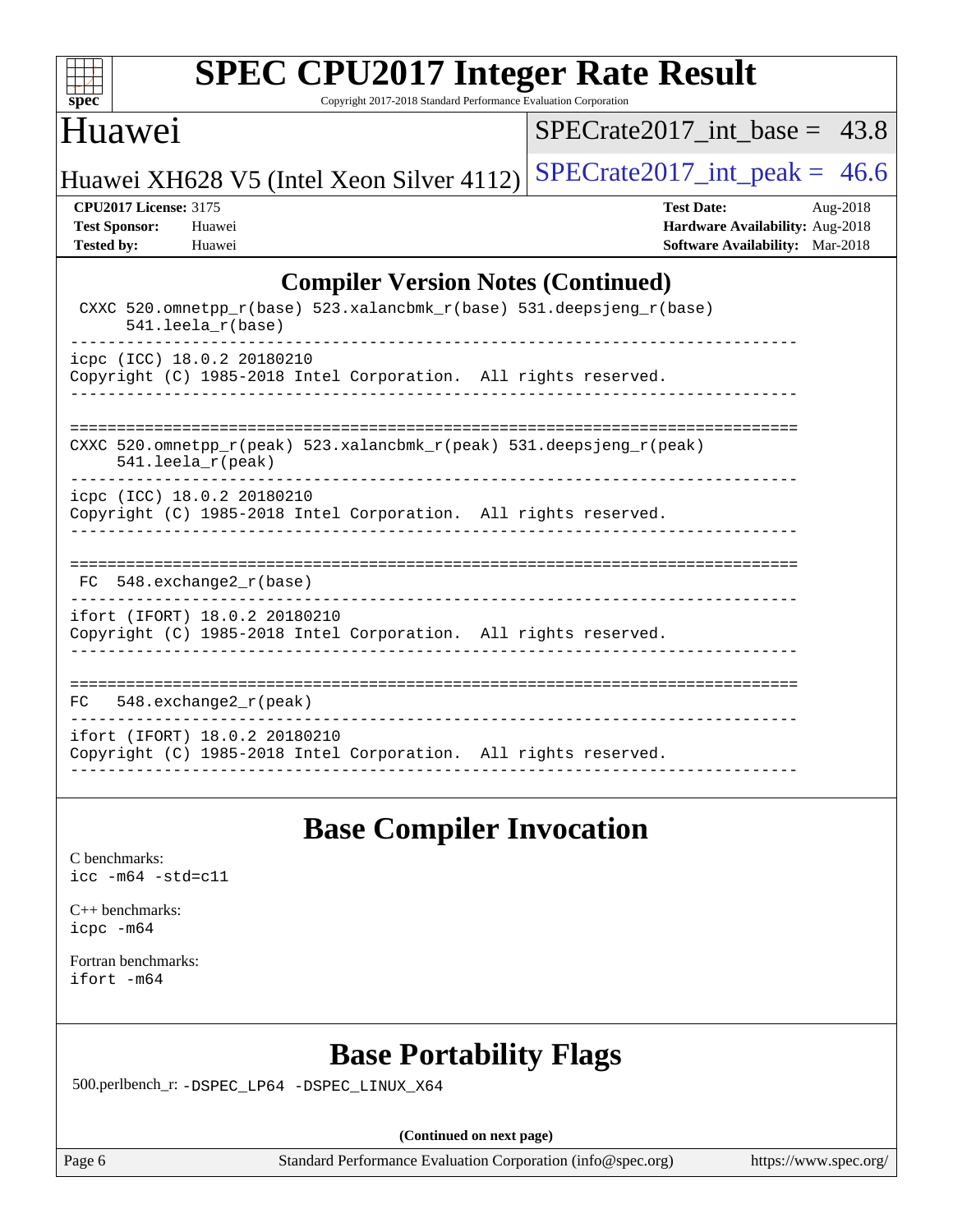

Copyright 2017-2018 Standard Performance Evaluation Corporation

## Huawei

SPECrate2017 int\_base =  $43.8$ 

Huawei XH628 V5 (Intel Xeon Silver 4112) SPECrate  $2017$ \_int\_peak = 46.6

**[CPU2017 License:](http://www.spec.org/auto/cpu2017/Docs/result-fields.html#CPU2017License)** 3175 **[Test Date:](http://www.spec.org/auto/cpu2017/Docs/result-fields.html#TestDate)** Aug-2018 **[Test Sponsor:](http://www.spec.org/auto/cpu2017/Docs/result-fields.html#TestSponsor)** Huawei **[Hardware Availability:](http://www.spec.org/auto/cpu2017/Docs/result-fields.html#HardwareAvailability)** Aug-2018 **[Tested by:](http://www.spec.org/auto/cpu2017/Docs/result-fields.html#Testedby)** Huawei **[Software Availability:](http://www.spec.org/auto/cpu2017/Docs/result-fields.html#SoftwareAvailability)** Mar-2018

# **[Base Portability Flags \(Continued\)](http://www.spec.org/auto/cpu2017/Docs/result-fields.html#BasePortabilityFlags)**

 502.gcc\_r: [-DSPEC\\_LP64](http://www.spec.org/cpu2017/results/res2018q4/cpu2017-20181008-09112.flags.html#suite_basePORTABILITY502_gcc_r_DSPEC_LP64) 505.mcf\_r: [-DSPEC\\_LP64](http://www.spec.org/cpu2017/results/res2018q4/cpu2017-20181008-09112.flags.html#suite_basePORTABILITY505_mcf_r_DSPEC_LP64) 520.omnetpp\_r: [-DSPEC\\_LP64](http://www.spec.org/cpu2017/results/res2018q4/cpu2017-20181008-09112.flags.html#suite_basePORTABILITY520_omnetpp_r_DSPEC_LP64) 523.xalancbmk\_r: [-DSPEC\\_LP64](http://www.spec.org/cpu2017/results/res2018q4/cpu2017-20181008-09112.flags.html#suite_basePORTABILITY523_xalancbmk_r_DSPEC_LP64) [-DSPEC\\_LINUX](http://www.spec.org/cpu2017/results/res2018q4/cpu2017-20181008-09112.flags.html#b523.xalancbmk_r_baseCXXPORTABILITY_DSPEC_LINUX) 525.x264\_r: [-DSPEC\\_LP64](http://www.spec.org/cpu2017/results/res2018q4/cpu2017-20181008-09112.flags.html#suite_basePORTABILITY525_x264_r_DSPEC_LP64) 531.deepsjeng\_r: [-DSPEC\\_LP64](http://www.spec.org/cpu2017/results/res2018q4/cpu2017-20181008-09112.flags.html#suite_basePORTABILITY531_deepsjeng_r_DSPEC_LP64) 541.leela\_r: [-DSPEC\\_LP64](http://www.spec.org/cpu2017/results/res2018q4/cpu2017-20181008-09112.flags.html#suite_basePORTABILITY541_leela_r_DSPEC_LP64) 548.exchange2\_r: [-DSPEC\\_LP64](http://www.spec.org/cpu2017/results/res2018q4/cpu2017-20181008-09112.flags.html#suite_basePORTABILITY548_exchange2_r_DSPEC_LP64) 557.xz\_r: [-DSPEC\\_LP64](http://www.spec.org/cpu2017/results/res2018q4/cpu2017-20181008-09112.flags.html#suite_basePORTABILITY557_xz_r_DSPEC_LP64)

# **[Base Optimization Flags](http://www.spec.org/auto/cpu2017/Docs/result-fields.html#BaseOptimizationFlags)**

[C benchmarks](http://www.spec.org/auto/cpu2017/Docs/result-fields.html#Cbenchmarks):

[-Wl,-z,muldefs](http://www.spec.org/cpu2017/results/res2018q4/cpu2017-20181008-09112.flags.html#user_CCbase_link_force_multiple1_b4cbdb97b34bdee9ceefcfe54f4c8ea74255f0b02a4b23e853cdb0e18eb4525ac79b5a88067c842dd0ee6996c24547a27a4b99331201badda8798ef8a743f577) [-xCORE-AVX2](http://www.spec.org/cpu2017/results/res2018q4/cpu2017-20181008-09112.flags.html#user_CCbase_f-xCORE-AVX2) [-ipo](http://www.spec.org/cpu2017/results/res2018q4/cpu2017-20181008-09112.flags.html#user_CCbase_f-ipo) [-O3](http://www.spec.org/cpu2017/results/res2018q4/cpu2017-20181008-09112.flags.html#user_CCbase_f-O3) [-no-prec-div](http://www.spec.org/cpu2017/results/res2018q4/cpu2017-20181008-09112.flags.html#user_CCbase_f-no-prec-div) [-qopt-mem-layout-trans=3](http://www.spec.org/cpu2017/results/res2018q4/cpu2017-20181008-09112.flags.html#user_CCbase_f-qopt-mem-layout-trans_de80db37974c74b1f0e20d883f0b675c88c3b01e9d123adea9b28688d64333345fb62bc4a798493513fdb68f60282f9a726aa07f478b2f7113531aecce732043) [-L/usr/local/je5.0.1-64/lib](http://www.spec.org/cpu2017/results/res2018q4/cpu2017-20181008-09112.flags.html#user_CCbase_jemalloc_link_path64_4b10a636b7bce113509b17f3bd0d6226c5fb2346b9178c2d0232c14f04ab830f976640479e5c33dc2bcbbdad86ecfb6634cbbd4418746f06f368b512fced5394) [-ljemalloc](http://www.spec.org/cpu2017/results/res2018q4/cpu2017-20181008-09112.flags.html#user_CCbase_jemalloc_link_lib_d1249b907c500fa1c0672f44f562e3d0f79738ae9e3c4a9c376d49f265a04b9c99b167ecedbf6711b3085be911c67ff61f150a17b3472be731631ba4d0471706)

[C++ benchmarks:](http://www.spec.org/auto/cpu2017/Docs/result-fields.html#CXXbenchmarks)

[-Wl,-z,muldefs](http://www.spec.org/cpu2017/results/res2018q4/cpu2017-20181008-09112.flags.html#user_CXXbase_link_force_multiple1_b4cbdb97b34bdee9ceefcfe54f4c8ea74255f0b02a4b23e853cdb0e18eb4525ac79b5a88067c842dd0ee6996c24547a27a4b99331201badda8798ef8a743f577) [-xCORE-AVX2](http://www.spec.org/cpu2017/results/res2018q4/cpu2017-20181008-09112.flags.html#user_CXXbase_f-xCORE-AVX2) [-ipo](http://www.spec.org/cpu2017/results/res2018q4/cpu2017-20181008-09112.flags.html#user_CXXbase_f-ipo) [-O3](http://www.spec.org/cpu2017/results/res2018q4/cpu2017-20181008-09112.flags.html#user_CXXbase_f-O3) [-no-prec-div](http://www.spec.org/cpu2017/results/res2018q4/cpu2017-20181008-09112.flags.html#user_CXXbase_f-no-prec-div) [-qopt-mem-layout-trans=3](http://www.spec.org/cpu2017/results/res2018q4/cpu2017-20181008-09112.flags.html#user_CXXbase_f-qopt-mem-layout-trans_de80db37974c74b1f0e20d883f0b675c88c3b01e9d123adea9b28688d64333345fb62bc4a798493513fdb68f60282f9a726aa07f478b2f7113531aecce732043) [-L/usr/local/je5.0.1-64/lib](http://www.spec.org/cpu2017/results/res2018q4/cpu2017-20181008-09112.flags.html#user_CXXbase_jemalloc_link_path64_4b10a636b7bce113509b17f3bd0d6226c5fb2346b9178c2d0232c14f04ab830f976640479e5c33dc2bcbbdad86ecfb6634cbbd4418746f06f368b512fced5394) [-ljemalloc](http://www.spec.org/cpu2017/results/res2018q4/cpu2017-20181008-09112.flags.html#user_CXXbase_jemalloc_link_lib_d1249b907c500fa1c0672f44f562e3d0f79738ae9e3c4a9c376d49f265a04b9c99b167ecedbf6711b3085be911c67ff61f150a17b3472be731631ba4d0471706)

#### [Fortran benchmarks](http://www.spec.org/auto/cpu2017/Docs/result-fields.html#Fortranbenchmarks):

[-Wl,-z,muldefs](http://www.spec.org/cpu2017/results/res2018q4/cpu2017-20181008-09112.flags.html#user_FCbase_link_force_multiple1_b4cbdb97b34bdee9ceefcfe54f4c8ea74255f0b02a4b23e853cdb0e18eb4525ac79b5a88067c842dd0ee6996c24547a27a4b99331201badda8798ef8a743f577) [-xCORE-AVX2](http://www.spec.org/cpu2017/results/res2018q4/cpu2017-20181008-09112.flags.html#user_FCbase_f-xCORE-AVX2) [-ipo](http://www.spec.org/cpu2017/results/res2018q4/cpu2017-20181008-09112.flags.html#user_FCbase_f-ipo) [-O3](http://www.spec.org/cpu2017/results/res2018q4/cpu2017-20181008-09112.flags.html#user_FCbase_f-O3) [-no-prec-div](http://www.spec.org/cpu2017/results/res2018q4/cpu2017-20181008-09112.flags.html#user_FCbase_f-no-prec-div) [-qopt-mem-layout-trans=3](http://www.spec.org/cpu2017/results/res2018q4/cpu2017-20181008-09112.flags.html#user_FCbase_f-qopt-mem-layout-trans_de80db37974c74b1f0e20d883f0b675c88c3b01e9d123adea9b28688d64333345fb62bc4a798493513fdb68f60282f9a726aa07f478b2f7113531aecce732043) [-nostandard-realloc-lhs](http://www.spec.org/cpu2017/results/res2018q4/cpu2017-20181008-09112.flags.html#user_FCbase_f_2003_std_realloc_82b4557e90729c0f113870c07e44d33d6f5a304b4f63d4c15d2d0f1fab99f5daaed73bdb9275d9ae411527f28b936061aa8b9c8f2d63842963b95c9dd6426b8a) [-L/usr/local/je5.0.1-64/lib](http://www.spec.org/cpu2017/results/res2018q4/cpu2017-20181008-09112.flags.html#user_FCbase_jemalloc_link_path64_4b10a636b7bce113509b17f3bd0d6226c5fb2346b9178c2d0232c14f04ab830f976640479e5c33dc2bcbbdad86ecfb6634cbbd4418746f06f368b512fced5394) [-ljemalloc](http://www.spec.org/cpu2017/results/res2018q4/cpu2017-20181008-09112.flags.html#user_FCbase_jemalloc_link_lib_d1249b907c500fa1c0672f44f562e3d0f79738ae9e3c4a9c376d49f265a04b9c99b167ecedbf6711b3085be911c67ff61f150a17b3472be731631ba4d0471706)

# **[Peak Compiler Invocation](http://www.spec.org/auto/cpu2017/Docs/result-fields.html#PeakCompilerInvocation)**

[C benchmarks \(except as noted below\)](http://www.spec.org/auto/cpu2017/Docs/result-fields.html#Cbenchmarksexceptasnotedbelow): [icc -m64 -std=c11](http://www.spec.org/cpu2017/results/res2018q4/cpu2017-20181008-09112.flags.html#user_CCpeak_intel_icc_64bit_c11_33ee0cdaae7deeeab2a9725423ba97205ce30f63b9926c2519791662299b76a0318f32ddfffdc46587804de3178b4f9328c46fa7c2b0cd779d7a61945c91cd35)

502.gcc\_r: [icc -m32 -std=c11 -L/home/prasadj/specdev/IC18u2\\_Internal/lin\\_18\\_0\\_20180210/compiler/lib/ia32\\_lin](http://www.spec.org/cpu2017/results/res2018q4/cpu2017-20181008-09112.flags.html#user_peakCCLD502_gcc_r_intel_icc_a481ac844e7127046fad14d498c730a1848fa901fbbb2c3dfdd5e9fbbac777c8009953946d55d8b6afe8ed0da70dd2b4f8dedbdf7ab1ee211ba70d24a5d89f85)

[C++ benchmarks \(except as noted below\):](http://www.spec.org/auto/cpu2017/Docs/result-fields.html#CXXbenchmarksexceptasnotedbelow) [icpc -m64](http://www.spec.org/cpu2017/results/res2018q4/cpu2017-20181008-09112.flags.html#user_CXXpeak_intel_icpc_64bit_4ecb2543ae3f1412ef961e0650ca070fec7b7afdcd6ed48761b84423119d1bf6bdf5cad15b44d48e7256388bc77273b966e5eb805aefd121eb22e9299b2ec9d9)

523.xalancbmk\_r: [icpc -m32 -L/home/prasadj/specdev/IC18u2\\_Internal/lin\\_18\\_0\\_20180210/compiler/lib/ia32\\_lin](http://www.spec.org/cpu2017/results/res2018q4/cpu2017-20181008-09112.flags.html#user_peakCXXLD523_xalancbmk_r_intel_icpc_c6d030cd79af6ea7d6fb64c57e8fe7ae8fe0b96fc5a3b3f4a10e3273b3d7fa9decd8263f6330cef23f751cb093a69fae84a2bf4c243500a8eed069248128076f)

[Fortran benchmarks](http://www.spec.org/auto/cpu2017/Docs/result-fields.html#Fortranbenchmarks): [ifort -m64](http://www.spec.org/cpu2017/results/res2018q4/cpu2017-20181008-09112.flags.html#user_FCpeak_intel_ifort_64bit_24f2bb282fbaeffd6157abe4f878425411749daecae9a33200eee2bee2fe76f3b89351d69a8130dd5949958ce389cf37ff59a95e7a40d588e8d3a57e0c3fd751)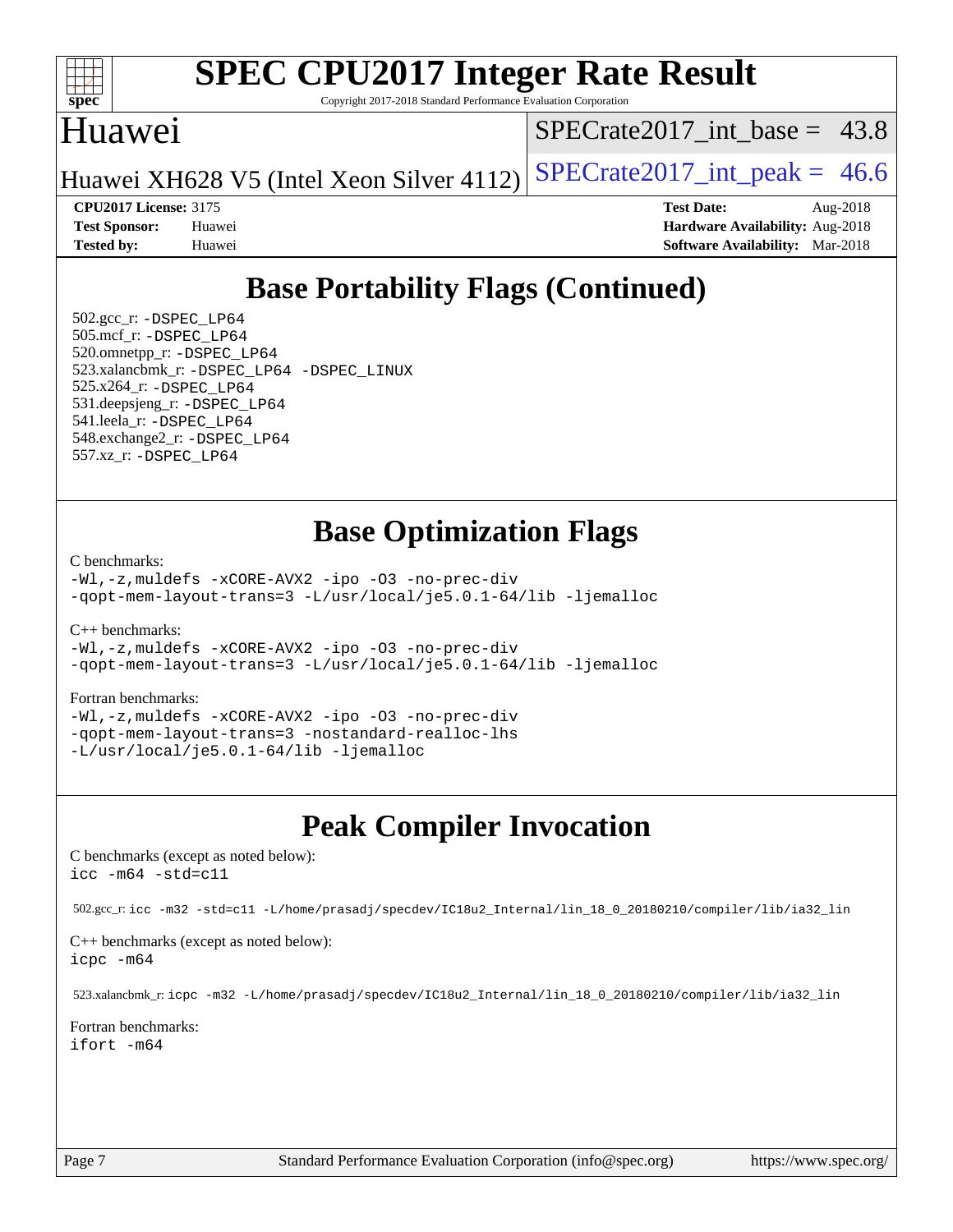

Copyright 2017-2018 Standard Performance Evaluation Corporation

# Huawei

SPECrate2017 int\_base =  $43.8$ 

Huawei XH628 V5 (Intel Xeon Silver 4112) SPECrate  $2017$ \_int\_peak = 46.6

**[CPU2017 License:](http://www.spec.org/auto/cpu2017/Docs/result-fields.html#CPU2017License)** 3175 **[Test Date:](http://www.spec.org/auto/cpu2017/Docs/result-fields.html#TestDate)** Aug-2018

**[Test Sponsor:](http://www.spec.org/auto/cpu2017/Docs/result-fields.html#TestSponsor)** Huawei **[Hardware Availability:](http://www.spec.org/auto/cpu2017/Docs/result-fields.html#HardwareAvailability)** Aug-2018 **[Tested by:](http://www.spec.org/auto/cpu2017/Docs/result-fields.html#Testedby)** Huawei **[Software Availability:](http://www.spec.org/auto/cpu2017/Docs/result-fields.html#SoftwareAvailability)** Mar-2018

# **[Peak Portability Flags](http://www.spec.org/auto/cpu2017/Docs/result-fields.html#PeakPortabilityFlags)**

 500.perlbench\_r: [-DSPEC\\_LP64](http://www.spec.org/cpu2017/results/res2018q4/cpu2017-20181008-09112.flags.html#b500.perlbench_r_peakPORTABILITY_DSPEC_LP64) [-DSPEC\\_LINUX\\_X64](http://www.spec.org/cpu2017/results/res2018q4/cpu2017-20181008-09112.flags.html#b500.perlbench_r_peakCPORTABILITY_DSPEC_LINUX_X64) 502.gcc\_r: [-D\\_FILE\\_OFFSET\\_BITS=64](http://www.spec.org/cpu2017/results/res2018q4/cpu2017-20181008-09112.flags.html#user_peakPORTABILITY502_gcc_r_file_offset_bits_64_5ae949a99b284ddf4e95728d47cb0843d81b2eb0e18bdfe74bbf0f61d0b064f4bda2f10ea5eb90e1dcab0e84dbc592acfc5018bc955c18609f94ddb8d550002c) 505.mcf\_r: [-DSPEC\\_LP64](http://www.spec.org/cpu2017/results/res2018q4/cpu2017-20181008-09112.flags.html#suite_peakPORTABILITY505_mcf_r_DSPEC_LP64) 520.omnetpp\_r: [-DSPEC\\_LP64](http://www.spec.org/cpu2017/results/res2018q4/cpu2017-20181008-09112.flags.html#suite_peakPORTABILITY520_omnetpp_r_DSPEC_LP64) 523.xalancbmk\_r: [-D\\_FILE\\_OFFSET\\_BITS=64](http://www.spec.org/cpu2017/results/res2018q4/cpu2017-20181008-09112.flags.html#user_peakPORTABILITY523_xalancbmk_r_file_offset_bits_64_5ae949a99b284ddf4e95728d47cb0843d81b2eb0e18bdfe74bbf0f61d0b064f4bda2f10ea5eb90e1dcab0e84dbc592acfc5018bc955c18609f94ddb8d550002c) [-DSPEC\\_LINUX](http://www.spec.org/cpu2017/results/res2018q4/cpu2017-20181008-09112.flags.html#b523.xalancbmk_r_peakCXXPORTABILITY_DSPEC_LINUX) 525.x264\_r: [-DSPEC\\_LP64](http://www.spec.org/cpu2017/results/res2018q4/cpu2017-20181008-09112.flags.html#suite_peakPORTABILITY525_x264_r_DSPEC_LP64) 531.deepsjeng\_r: [-DSPEC\\_LP64](http://www.spec.org/cpu2017/results/res2018q4/cpu2017-20181008-09112.flags.html#suite_peakPORTABILITY531_deepsjeng_r_DSPEC_LP64) 541.leela\_r: [-DSPEC\\_LP64](http://www.spec.org/cpu2017/results/res2018q4/cpu2017-20181008-09112.flags.html#suite_peakPORTABILITY541_leela_r_DSPEC_LP64) 548.exchange2\_r: [-DSPEC\\_LP64](http://www.spec.org/cpu2017/results/res2018q4/cpu2017-20181008-09112.flags.html#suite_peakPORTABILITY548_exchange2_r_DSPEC_LP64) 557.xz\_r: [-DSPEC\\_LP64](http://www.spec.org/cpu2017/results/res2018q4/cpu2017-20181008-09112.flags.html#suite_peakPORTABILITY557_xz_r_DSPEC_LP64)

# **[Peak Optimization Flags](http://www.spec.org/auto/cpu2017/Docs/result-fields.html#PeakOptimizationFlags)**

[C benchmarks](http://www.spec.org/auto/cpu2017/Docs/result-fields.html#Cbenchmarks):

```
 500.perlbench_r: -Wl,-z,muldefs -prof-gen(pass 1) -prof-use(pass 2) -ipo
-xCORE-AVX2 -O3 -no-prec-div -qopt-mem-layout-trans=3
-fno-strict-overflow -L/usr/local/je5.0.1-64/lib
-ljemalloc
 502.gcc_r: -Wl,-z,muldefs -prof-gen(pass 1) -prof-use(pass 2) -ipo
-xCORE-AVX2 -O3 -no-prec-div -qopt-mem-layout-trans=3
-L/usr/local/je5.0.1-32/lib -ljemalloc
505.\text{mcf}_r: basepeak = yes
 525.x264_r: -Wl,-z,muldefs -prof-gen(pass 1) -prof-use(pass 2) -ipo
-xCORE-AVX2 -O3 -no-prec-div -qopt-mem-layout-trans=3
-fno-alias -L/usr/local/je5.0.1-64/lib -ljemalloc
557.xz r: basepeak = yes
C++ benchmarks: 
 520.omnetpp_r: basepeak = yes
 523.xalancbmk_r: -Wl,-z,muldefs -prof-gen(pass 1) -prof-use(pass 2) -ipo
-xCORE-AVX2 -O3 -no-prec-div -qopt-mem-layout-trans=3
-L/usr/local/je5.0.1-32/lib -ljemalloc
 531.deepsjeng_r: basepeak = yes
 541.leela_r: -Wl,-z,muldefs -prof-gen(pass 1) -prof-use(pass 2) -ipo
-xCORE-AVX2 -O3 -no-prec-div -qopt-mem-layout-trans=3
                                       (Continued on next page)
```